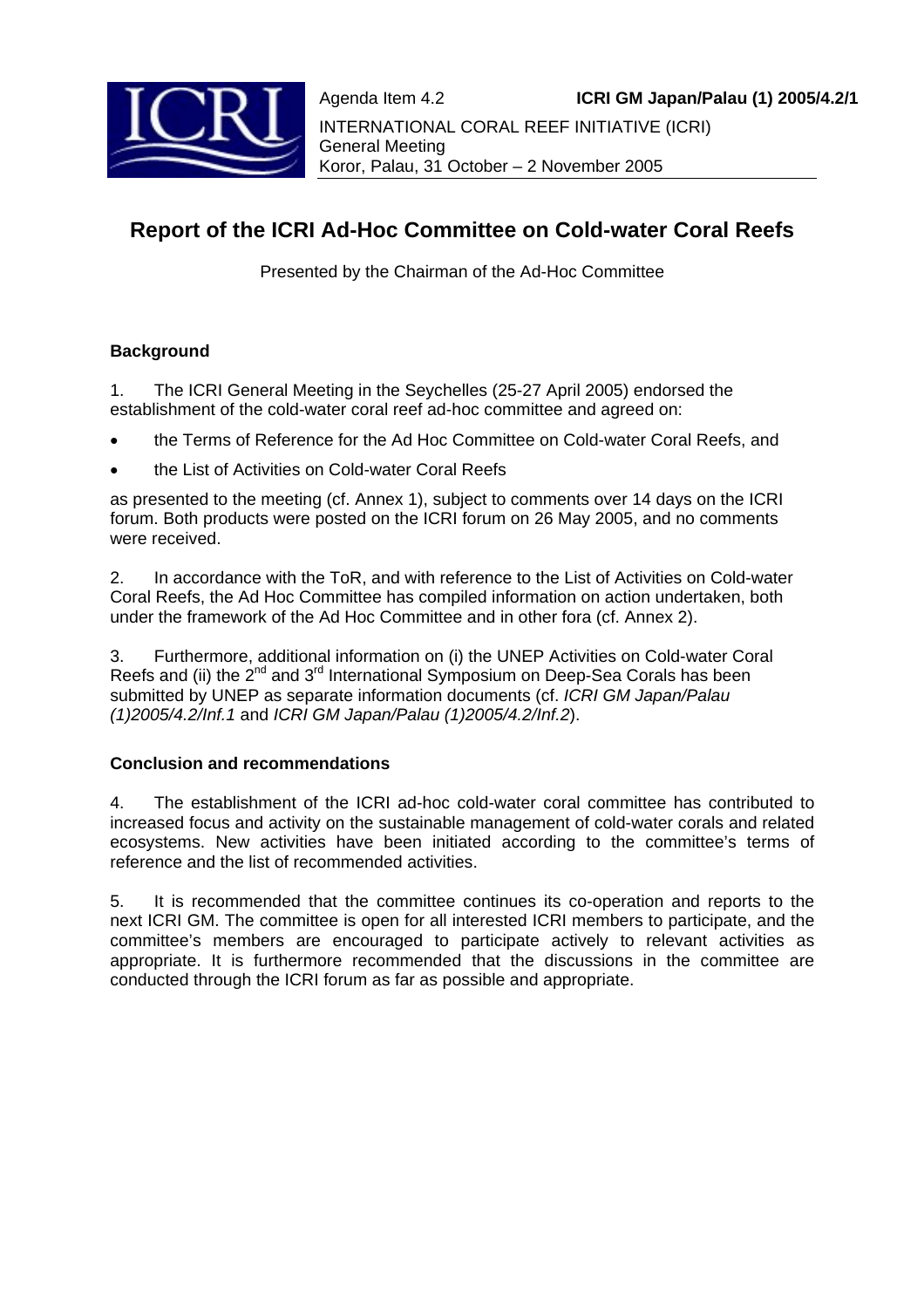# **Terms of Reference for the Ad Hoc Committee on Cold-water Coral Reefs**

- 1. The ICRI Ad Hoc Committe on Cold-water Coral Reefs shall facilitate ICRIs work on cold-water coral reefs and related ecosystems<sup>1\*</sup> by :
	- a. advising ICRI on issues concerning the ecology, conservation and sustainable use of coldwater coral reefs:
	- b. identifying countries known to have cold-water coral reefs, relevant international organizations and other relevant stakeholders and working with the Secretariat to invite those that are not currently members of ICRI, to participate;
	- c. identifying opportunities to raise awareness and recognition of cold-water coral reefs and the threats that they face;
	- d. encouraging additional study and monitoring of cold-water coral reefs;
	- e. identifying opportunities for capacity-building;
	- f. identifying, as appropriate, actions for consideration by ICRI ; and
	- g. presenting reports on the committee's work to the ICRI General Meetings.

### **List of Activities on Cold-water Coral Reefs**

l

Below is the list of activities on cold-water coral reefs and related ecosystems that ICRI agreed to recommend as guidance for voluntary action. ICRI members are recommended to consider the list of activities and conduct the activities they find suitable in co-operation with other partners as suitable.

- 1. Identify opportunities to raise awareness and recognition of cold-water coral reefs and the threats that they face
- 1.1 Include when appropriate, a chapter on cold-water coral reefs in the GCRMN report "Status of Coral Reefs of the world"
- 1.2 Produce television documentary (ies) on cold-water coral reefs
- 1.3 Include information on cold-water coral reef related events (meetings, symposia etc.) on the ICRI Forum list of upcoming events
- 1.4 Share information on cold-water coral reefs at appropriate meetings
- 1.5 Encourage inclusion of cold-water coral reef information in relevant reports, educational material etc.
- 1.6 Encourage industry stakeholder involvement, including for information exchange
- 2. Encourage additional study and monitoring of cold-water coral reefs
- 2.1 Encourage the development of a cold-water coral reef database including GIS and information on protected areas
- 2.2 Encourage the development of a desktop study and predictive modelling for mapping the potential distribution of cold-water coral reefs
- 2.3 Encourage development of guidance ('code of conduct') for cold-water coral reef research and monitoring
- 2.4 Encourage development of guidelines/handbooks etc. for monitoring of cold-water coral reefs
- 2.5 Encourage inclusion of cold-water coral reefs and related ecosystems in relevant scientific programmes and activities

<sup>1</sup> for the purpose of this document, the term 'cold-water coral reefs' is hereafter used as short for 'cold-water coral reefs and related ecosystems'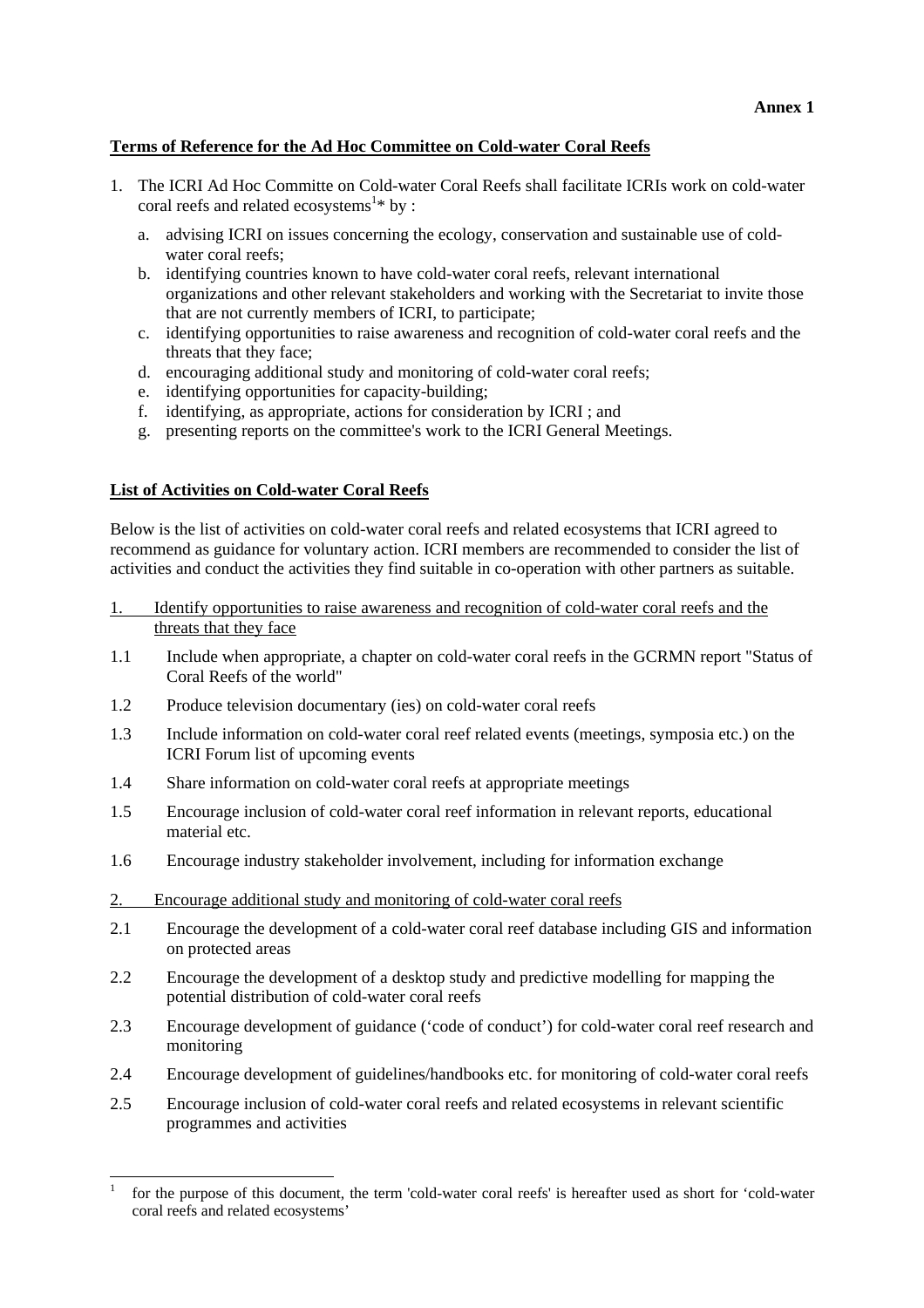- 2.6 Encourage identification of gaps in knowledge concerning cold-water coral reefs, the threats they face and their sustainable management.
- 3. Identification and invitation of countries that are known to have cold-water coral reefs but are not currently members of ICRI
- 3.1 Develop and regularly review of list of countries with cold-water coral reefs
- 3.2 Identify and invite cold-water coral reef countries, scientists, and other cold-water coral reef stakeholders to participate in ICRI
- 4. Identify opportunities for capacity-building
- 4.1 Encourage cooperation between relevant partners by including cold-water coral reefs on ICRI's agenda and inviting participation
- 4.2 Specific cooperation projects through aid programmes
- 4.3 Encourage compilation of a summary of existing practice and regulations, e.g. by updating the cold-water coral reef report regularly
- 4.4 Encourage study on existing practice and lessons learned on relevant environmental impact assessments related to cold-water coral reefs
- 4.5 Encouraging industry stakeholder involvement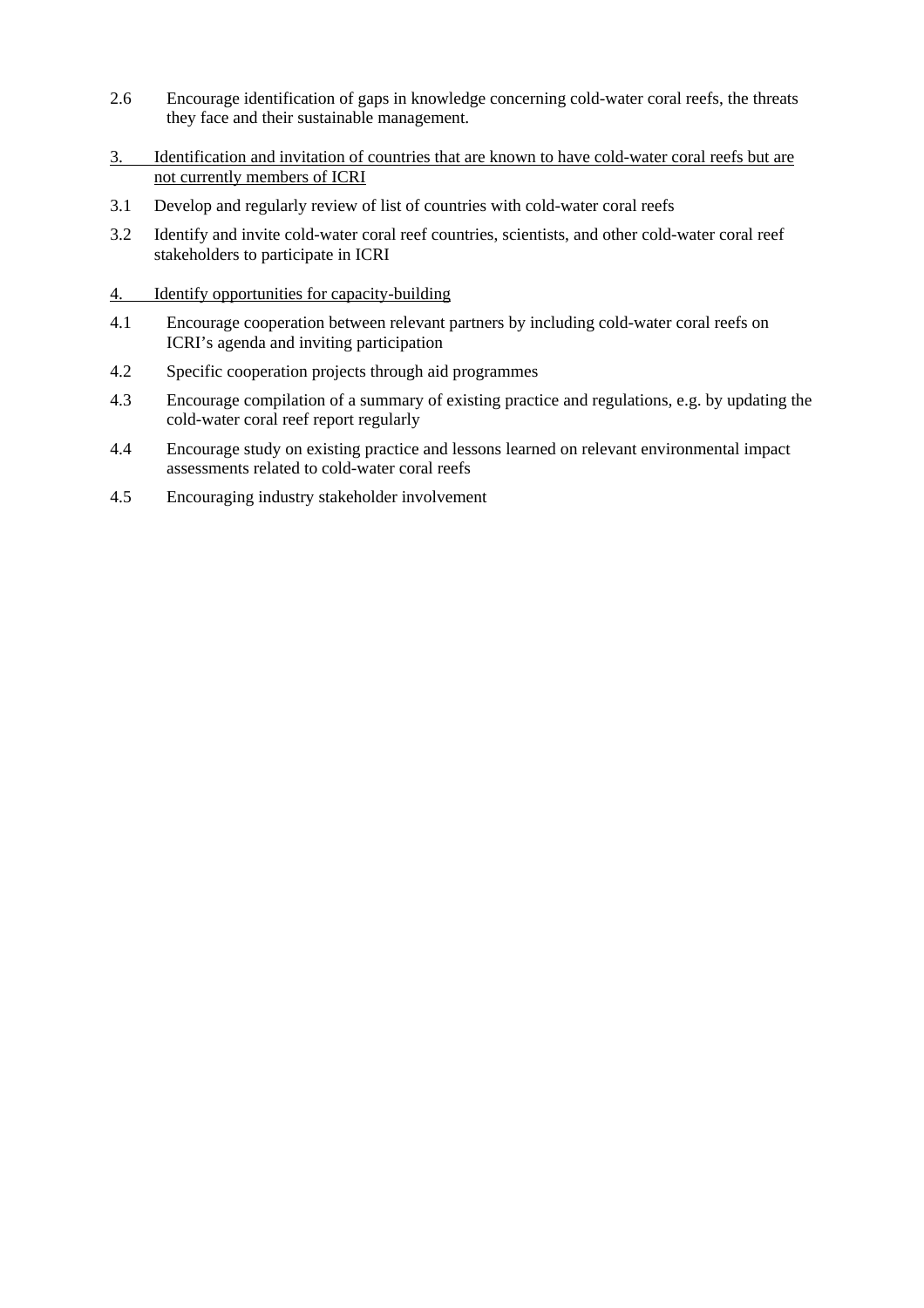#### **Annex 2**

### **Action undertaken by ICRI members**

The following contains information on the some of actions undertaken by members of the ICRI Ad-Hoc Cold-Water Coral Committee (and other ICRI members) in relation to the list of recommended activities on cold-water coral reefs and related ecosystems agreed by ICRI (cf. Annex 1).

- All activities: UNEP, UK and Norway presented documents on cold-water coral reefs, including the outcome of ICRI's deliberations on this issue, to the meeting of the Working Group on Marine Protected Areas, Species and Habitats (MASH), held on 3-7 October 2005 in Bristol, UK, under the auspices of the intergovernmental OSPAR Convention for the Protection of the Marine Environment of the North-East Atlantic<sup>2</sup>. MASH reviewed these documents to determine whether, if any, further work on cold-water coral reefs should be carried out under OSPAR in the light of the recommendations made in the report *Cold-water coral reefs: Out of sight – no longer out of mind*. In the light of the discussions held at the meeting, MASH agreed on a procedure for the further development of the documents with the view to preparing one consolidated paper for presentation at the meeting of OSPAR's Biodiversity Committee<sup>3</sup> to be held on 13-17 March 2006 in Norway.
- Activity 1.1: A chapter on "*The status of the Cold-water Coral Reefs of the World"* was included in the report "Status of the Coral Reefs of the World: 2004". Whether it is appropriate to do so again in the next global coral reef status report, will have to be considered by ICRI.
- Activity 1.2: UNEP has initiated the production of a television documentary on cold-water coral reef; see separate UNEP information document (*ICRI GM Japan/Palau (1)2005/4.2/Inf.1*.)
- Activity 1.3: Information on upcoming cold-water coral reef related events (meetings, symposia etc.) and other cold-water coral reef information is being posted on the ICRI forum as and when appropriate. Furthermore, the information submitted by UNEP to ICRI General Meetings on UN activities, processes and products related to ICRI also contain relevant information.
- Activity 1.4: Norway, the UK and UNEP presented documents on cold-water coral reefs to the OSPAR MASH meeting (cf. 'All activities' above).
- Activity 1.5: The CBD Secretariat commissioned a study on "*Scientific Information on Biodiversity in Marine Areas Beyond the Limits of National Jurisdiction*", which was presented to the CBD Ad Hoc Open-Ended Working Group on Protected Areas (Montecatini, Italy, 13-17 June 2005). This study, which is available on-line at http://www.biodiv.org/doc/meeting.aspx?mtg=PAWG-01&tab=1 provides the results of a GIS-based analysis of biodiversity in marine areas beyond the limits of national jurisdiction. The study contains a section on cold-water coral reefs, based primarily on data submitted by UNEP-WCMC. The results of the analysis indicate that, in areas outside national jurisdiction, cold water coral reefs tend to generally be associated with seamounts. In areas within national jurisdiction, they tend to be associated with continental slopes.

 A short section on cold water coral reefs and sponge ecosystems can also be found in a document for the 11th meeting of the CBD Subsidiary Body on Scientific, Technical and Technological Advice (SBSTTA) titled "*UNEP/CBD/SBSTTA/11/11: Status and* 

 $\frac{1}{2}$  OSPAR is the intergovernmental Regional Sea Convention for the North-East Atlantic, one of the few RS Conventions which is not facilitated by (or operating under) UNEP.

MASH's superior body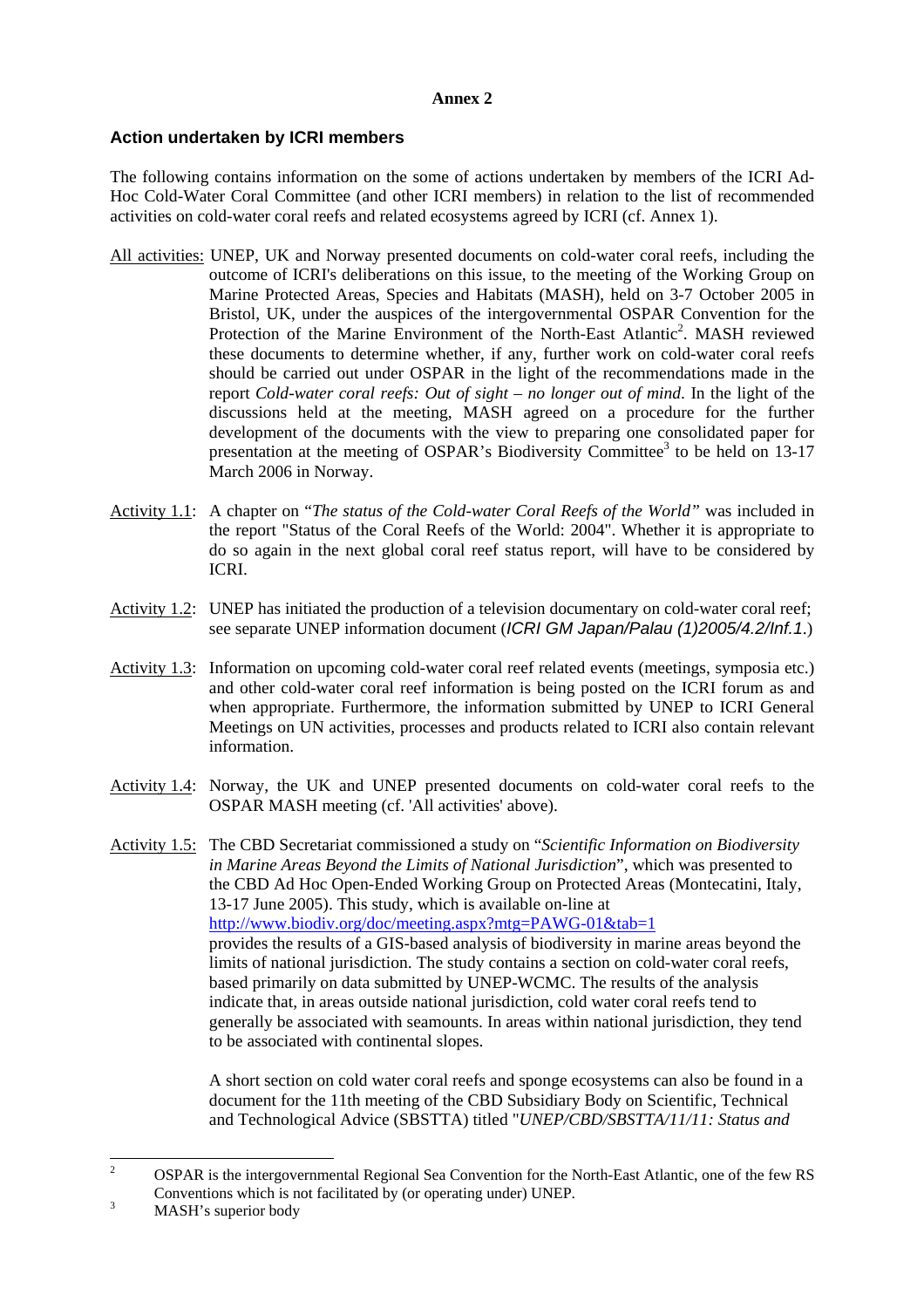*trends of, and threats to, deep seabed genetic resources beyond national jurisdiction, and identification of technical options for their conservation and sustainable use*". This document is available on-line at http://intranet.biodiv.org/doc/meeting.aspx?mtg=sbstta-11.

- Activity 1.6: The UNEP Coral Reef Unit has established contact with the International Cable Protection Committee (ICPC), which represents approximately 90% of the world's submarine cable industry. A first ICPC/UNEP telephone conference was held on 6 July 2005. A first pilot project is under way to evaluate whether and to what extend the surveys carried out by industry can provide scientists with valuable data on the distribution of cold-water coral reefs. Depending on the outcome of the pilot project, UNEP is planning to approach the industry for survey data from cables placed in less well known sea areas, such as in the deeper water off the coasts of developing countries and SIDS.
- Activity 2.1: UNEP has initiated the establishment of a global cold-water coral reef database and GIS, see separate UNEP information document (*ICRI GM Japan/Palau (1)2005/4.2/Inf.1*.).
- Activity 2.3: UNEP proposed at the MASH meeting (cf. activity 1.4 above) that the OSPAR Commission should consider the development of OSPAR Guidelines for In-Situ Research and Bioprospecting on Cold-water Coral Reefs. This proposal will be included in the development of a consolidated paper to be presented to the meeting of OSPAR's Biodiversity Committee (cf. activity 1.4 above).
- Activity 2.4: UNEP proposed at the MASH meeting (cf. activity 1.4 above) that the OSPAR Commission should consider the establishment of OSPAR Methods for Monitoring of Cold-water Coral Reefs. This proposal will be included in the development of a consolidated paper to be presented to the meeting of OSPAR's Biodiversity Committee (cf. activity 1.4 above).

## Activity 2.5 and 2.6:

 EU: Se information on the EU/HERMES project below. Norway: A marine sea floor mapping and research programme called MAREANO, was started in 2005. In the years 2005-2010, the main focus will be on mapping of the sea floor (including coral reefs) in Norway's northern sea areas and related research. See also information on Nordic projects below.

- Activity 3.1: The list was last updated in 2004.
- Activity 3.2: Initial contacts with several government representatives concerning their participation in ICRI will have to be followed up. At the  $3<sup>rd</sup>$  International Symposium on Deep-Sea Corals (cf. above), UNEP will inform the cold-water coral reef community about ICRI's role in the protection of cold-water coral reefs. This might lead in an increased interested of cold-water coral reef countries, scientists, and other cold-water coral reef stakeholders to participate in ICRI.

### **Information on action undertaken in various other fora at the national, regional and global level or by non-ICRI members**

#### **EU / HERMES:**

The HERMES project (Hotspot Ecosystems Research on the Margins of European Seas) was launched in early 2005 through EU's 6th Framework Research Programme to study particular benthic ecosystems on Europe's continental margins in depths from 200 – 4,000 m. The project studies "hotspot" ecosystems: discontinuous environments that are constrained by chemical, physical,